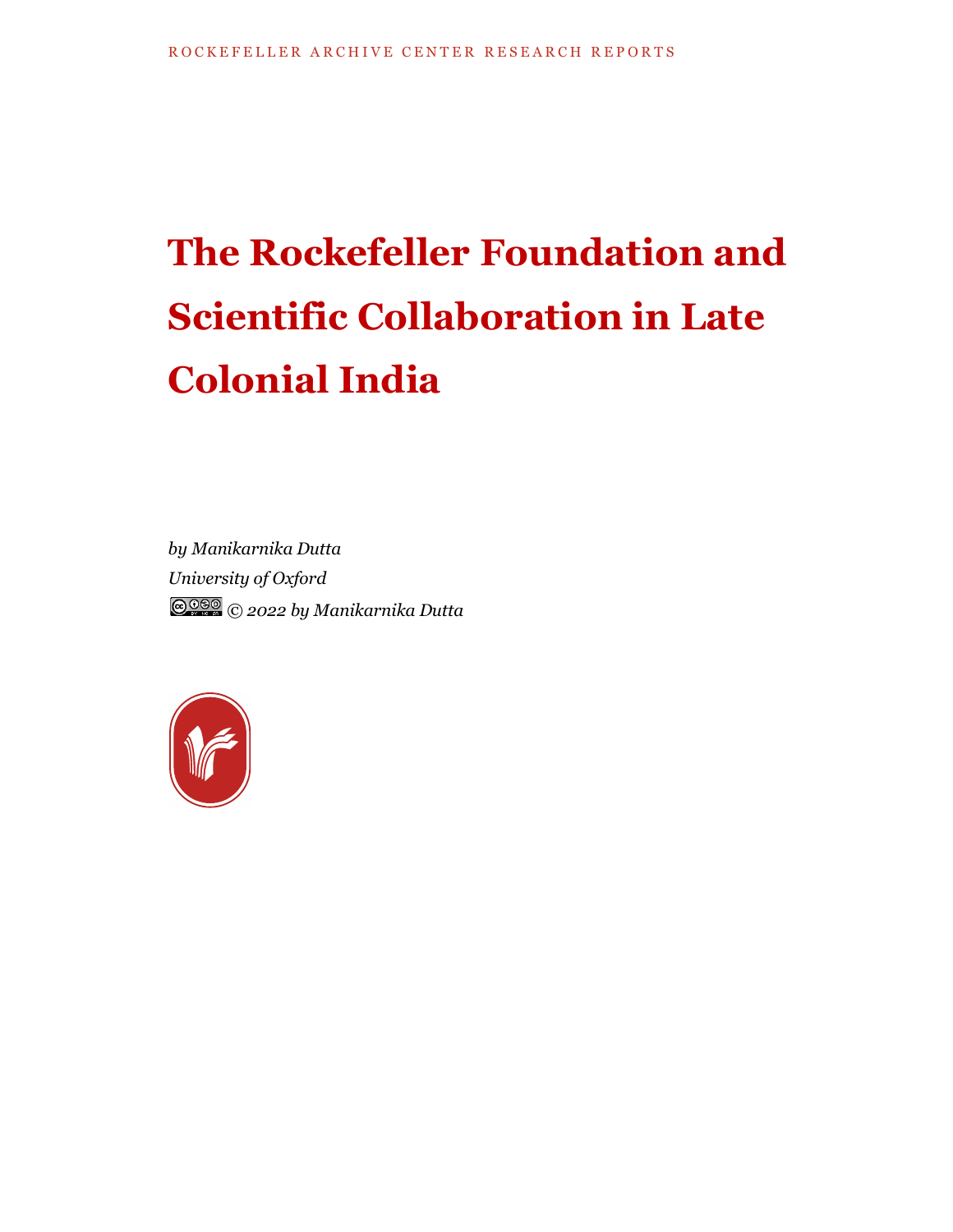## **The Rockefeller Foundation and Scientific Collaboration in Late Colonial India**

After submitting my doctoral thesis, I studied documents on public health research in colonial India at the Rockefeller Archive Center (RAC). The visit, from the end of September to early December 2019, allowed me to expand my research on medical infrastructure and sanitary regulations in colonial India. My thesis looked at the sanitary interventions by the British colonial state and Christian missionaries in British Indian port cities in the nineteenth century for protecting the health of European seamen. In my follow-up research, I wanted to explore the development of the study of health and disease in the twentieth century. The governance of public health in this phase was arguably driven by new explorations into bacteriology and virology in various institutes across India. The Rockefeller Foundation (RF) was substantially involved in many of these disease research centers as part of its global fight for public health. It was instrumental in establishing the All-India Institute of Hygiene and Public Health (AIIHPH). As a scoping study for my pile-up project on public health in the first half of the twentieth century, I read reports and correspondence regarding the planning and early years of the institute. I spent a highly fulfilling two months with the RAC, reading important documents on the RF's medical philanthropy and its role in shaping public health research in British India. The stint also enabled me to connect with researchers working on similar subjects.

Before applying for the RAC stipend, I consulted the RF's annual reports, the RAC's Bibliography of Scholarship, and the research reports written by former research stipend scholars. I found the existing scholarship to have focused largely upon the logistics of delivering healthcare rather than examining the study of disease in India as part of global scientific and humanitarian collaborations. My visits to the AIIHPH's library in Kolkata, earlier in 2019, had yielded little, as it had mainly medical books and rather insufficient information on the history of its inception and early years. My research thus pointed me to the Rockefeller Foundation archives at the RAC.<sup>1</sup> Its collections are fundamental to the historical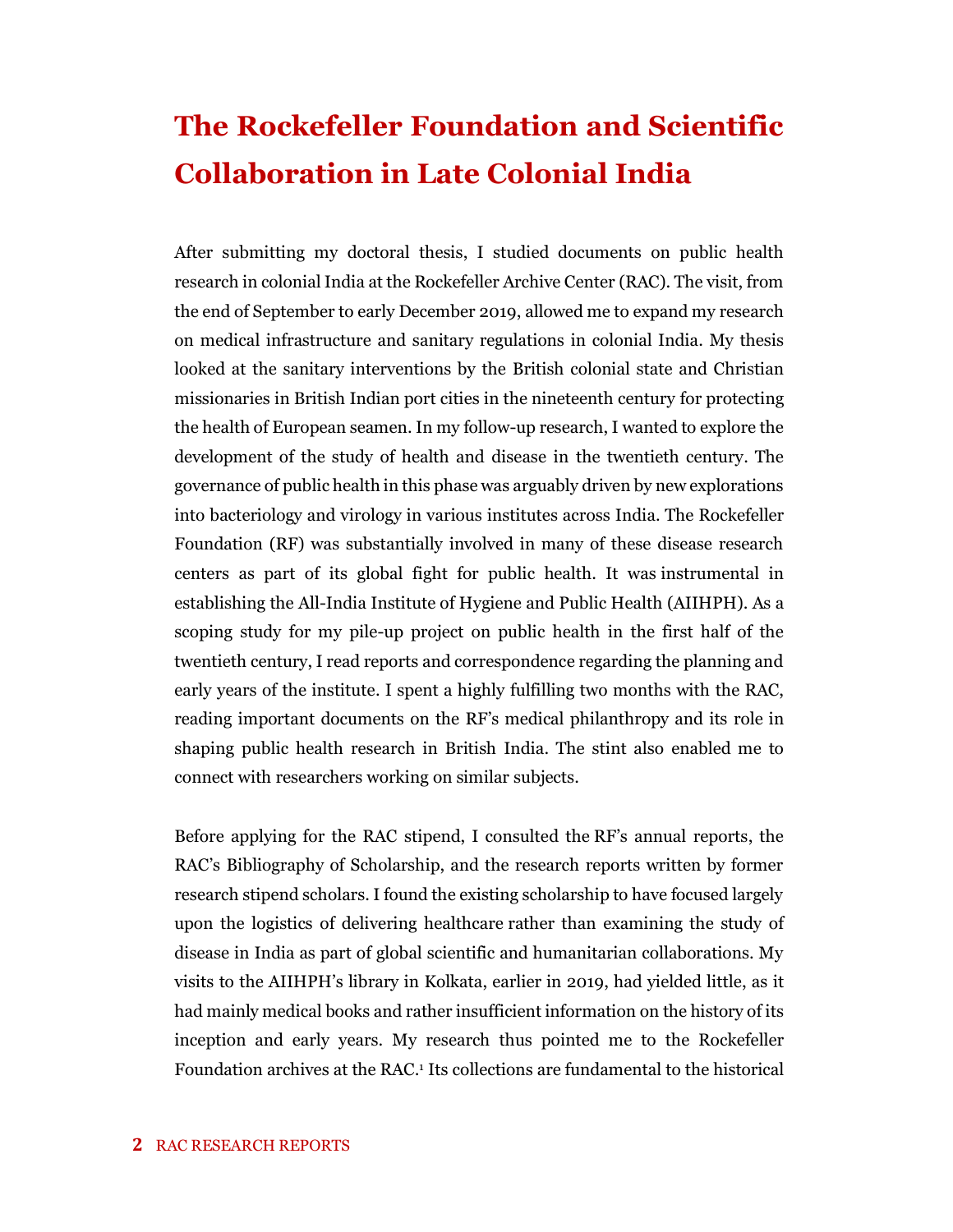understanding of the transnational and extra-imperial lineage of scientific research in colonial India.

The Rockefeller Foundation was an important contributor to research on public health and in shaping the norms of scientific experiments in the early twentiethcentury India. It collaborated in establishing several medical research centers by providing extensive funding and provision of scientific expertise. One of the most important among these centers was the AIIHPH in Calcutta, established in 1932, after the opening of the University of Manila School of Hygiene and Public Health in 1929. It continued the RF's global initiative of privately sponsored research into public health that had previously led to the establishment of several health research institutes in Baltimore, Sao Paulo, Warsaw, Ann Arbor, Prague, Massachusetts, New York, London, Toronto, and Belgrade. What set the Indian context of this global effort apart was the nature of the close partnership between the British colonial state in South Asia and the RF as a non-state actor, which I would like to examine as part of my postdoctoral project.

Historians have so far sought to explain American intervention in rural and health reform programs in South Asia and other parts of the world as a measure of either humanitarianism or hegemony or a combination of both. The research on the RF's contribution to these programs, such as Shirish N. Kavadi's articles on various aspects of this collaboration and the references made to India in the books by Louise Henderson, John Farley, Jagdish Sinha and Arabinda Samanta, offer a narrative history without much reference to the political and social context of the times. Sanjoy Bhattacharya and Niels Brimnes have produced excellent historical studies of the WHO's role in smallpox and polio vaccination in late colonial India without going into much detail about the RF. Thus, there is a lack of historical research into interesting questions: How did British colonial administrators negotiated with the RF's extra-colonial philanthropy and hegemony over public health research, especially concerning trans-imperial intellectual collaboration? How were new research techniques in bacteriology, parasitology, vaccination, and sanitary engineering implemented? And then, what was the impact of the first wave of non-European scientific knowledge on Indian researchers? I was able to understand these crossovers of medical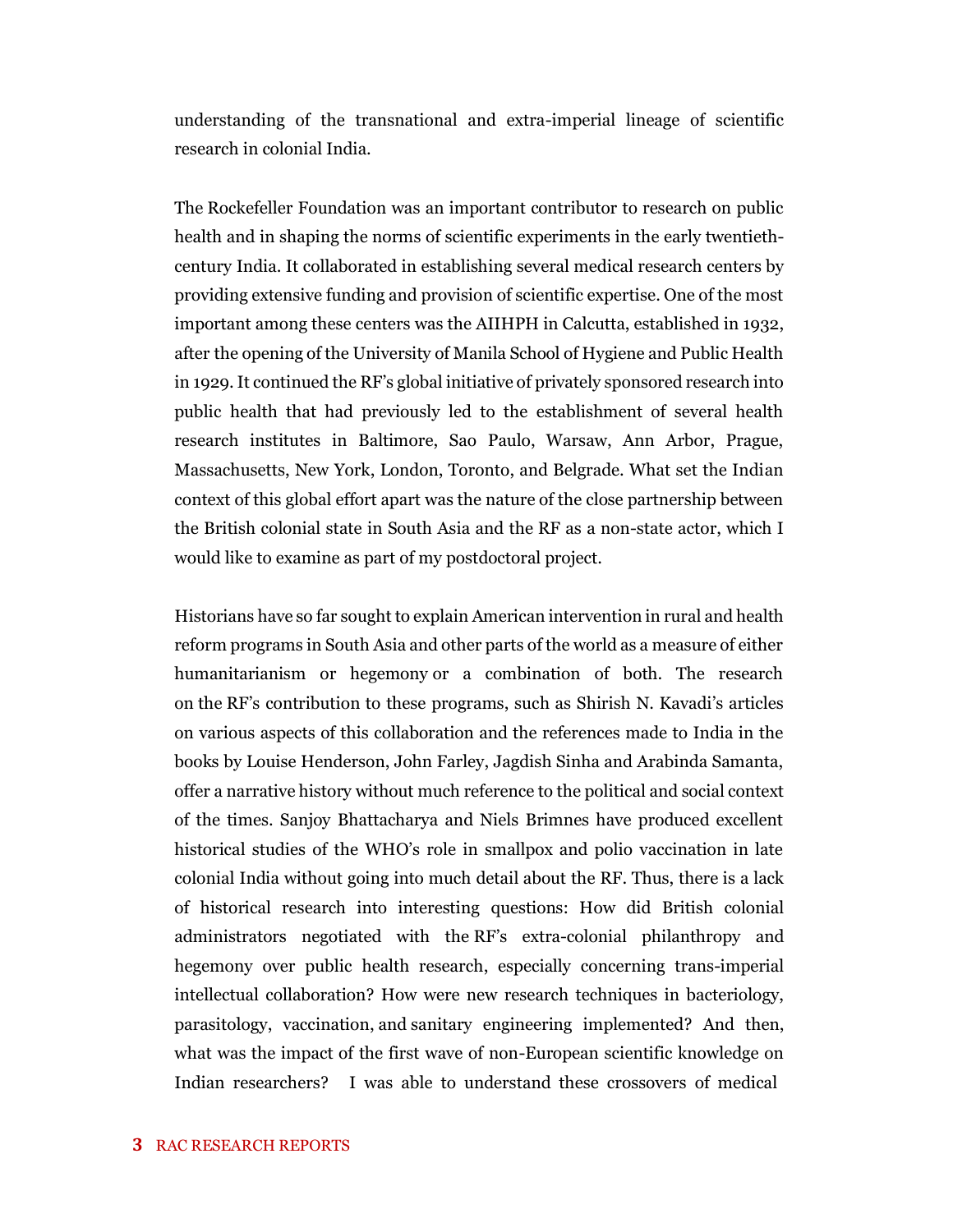governance and knowledge production by studying the impact of American scientific expertise on British and Indian medical research, with a focus on the activities of the AIIHPH. A close examination of the establishment of the Calcutta institution as part of the RF's global public health initiative in the 1920s and 1930s illuminated the negotiations behind the new institution and the challenges faced by transnational scientific collaborators.

Rockefeller Foundation's connection with the AIIHPH began in February 1928 with meetings among Sir Walter Fletcher (secretary of the Medical Research Council in Britain), Col. Rickard Christophers (British entomologist), Col. J.D. Graham (public health commissioner of the Government of India) and Dr. W.S. Carter (associate director of the Division of Medical Education, RF). <sup>2</sup> In a series of meetings with representatives of British India, Dr. Carter discussed the terms of making a grant for establishing the institute. The grant was intended for purchasing a site next to the Calcutta School of Tropical Medicine and constructing a building of a similar size, installing a cooling system, and equipping eight laboratories. The Government of India guaranteed adequate support and placed the institute under the management of the Indian Research Fund Association (IRFA).<sup>3</sup> The institute's aim was to provide medical graduates in India the perfect infrastructure to study tropical medicine and hygiene in their country without the need of going to Britain or elsewhere, as well as efficient training for public health workers. Recognizing the importance of nursing work in maternity and child welfare, special courses were designed for women graduates and nurses respectively. <sup>4</sup> The RF's Medical Sciences department contributed \$604,000 for land, a building, and equipment for the AIIHPH, and provided the salaries of the director and the assistant director during the period of planning and construction.

The key aspect of the records was the possibility they offered for reconstructing the history of medical education in late colonial India. Carter visited most of the medical teaching and research institutions of India and interacted with their administrators. His early letters are full of serious doubts whether all of Asia would produce even 25 public health graduates each year. In 1927, India had six medical schools that offered graduate courses. None of these schools had the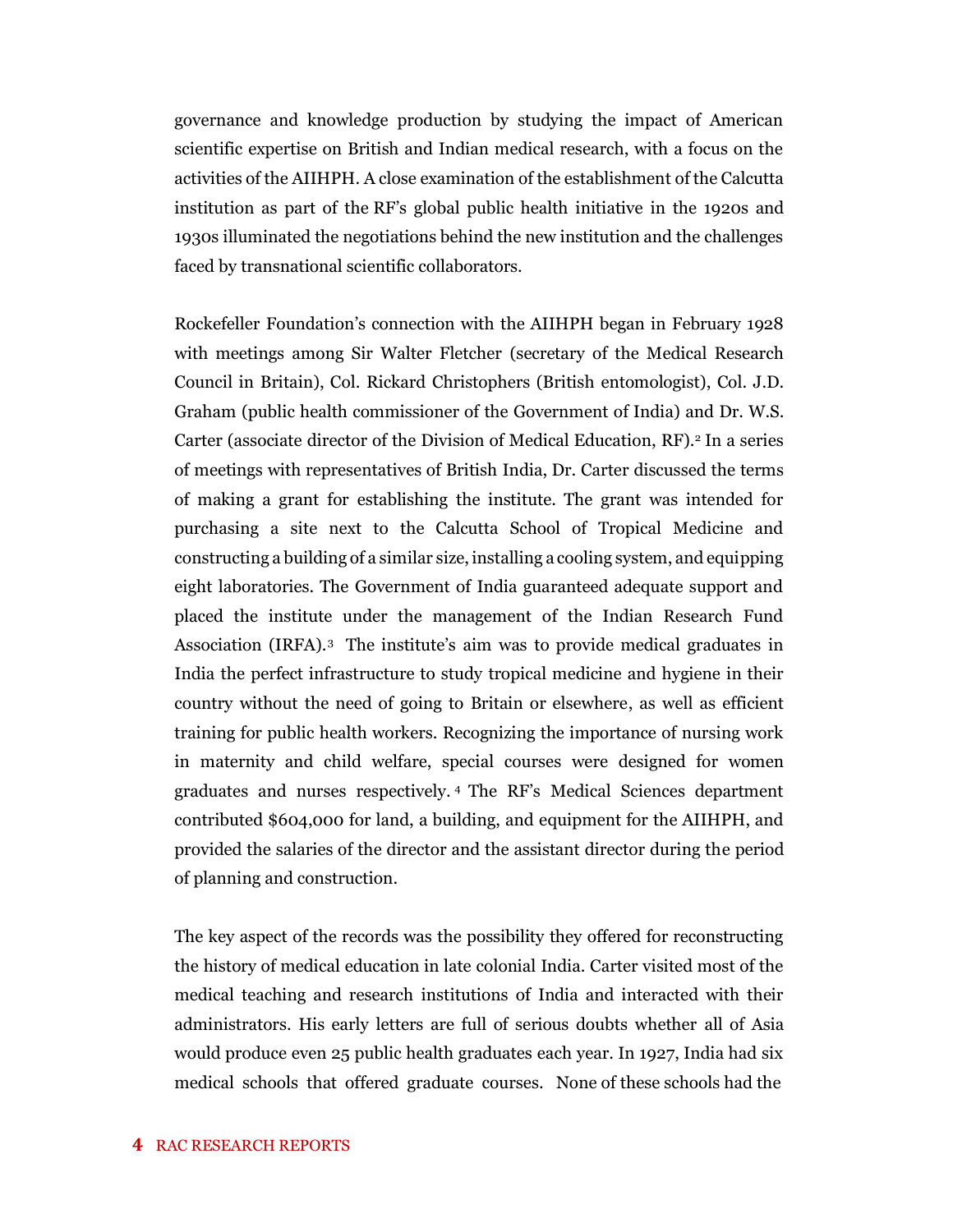provisions for a diploma course in public health. The Calcutta School of Tropical Medicine and Hygiene was the most suitable institution for starting this course on account of its good library and laboratory as well as a staff capable of teaching protozoology, pathology, entomology, and helminthology.<sup>5</sup> The new institute was expected to benefit from the large number of medical researchers that visited from Europe, America, and the Far East which was crucial to understand what was going on in public health research institutes in other countries. It was noted that the social life in in Calcutta suited both the Indian as well as the European workers due to the cosmopolitan nature of the city. Also, the large presence of welleducated Indians and Europeans and the proximity of the Calcutta School of Tropical Medicine was considered a great advantage.

The reports provide details of the Indian Research Fund Association, the RF's main partner in promoting public health research, which is difficult to find from other sources. Established with an annual endowment of Rs 500,000, its work expanded in the 1920s with provision of grants-in-aid to various institutions such as a malaria research center, the Kala Azar Commission in Assam, and nutrition studies in Coonoor. It published the *Indian Journal of Medical Research* and the *Indian Medical Research Memoirs*. A major challenge for the Association was the lack of fresh recruitment and the resulting burden of work on existing officeholders. Consequently, and after the Research Workers Conference held in November 1930, the governing body was increasingly Indianized with the inclusion of Indian doctors and politicians, leading to racial and political frictions in leadership. In a confidential letter addressed to Victor G. Heiser, a member of the International Health Division of the RF, a senior official of the "Rockefeller Public Health Institute" in Calcutta (as the AIIHPH was called informally) expressed his concern about the necessity of appointing non-politicized medical staff. Such concerns indicate the encroachment of Indian national politics in administration of scientific institutes and the problems it created for research work.

The building's construction was complete by the end of 1931, but the institute was formally opened on December 30, 1932, after a series of financial and political negotiations. Carter's letters to colleagues in India and the US describe his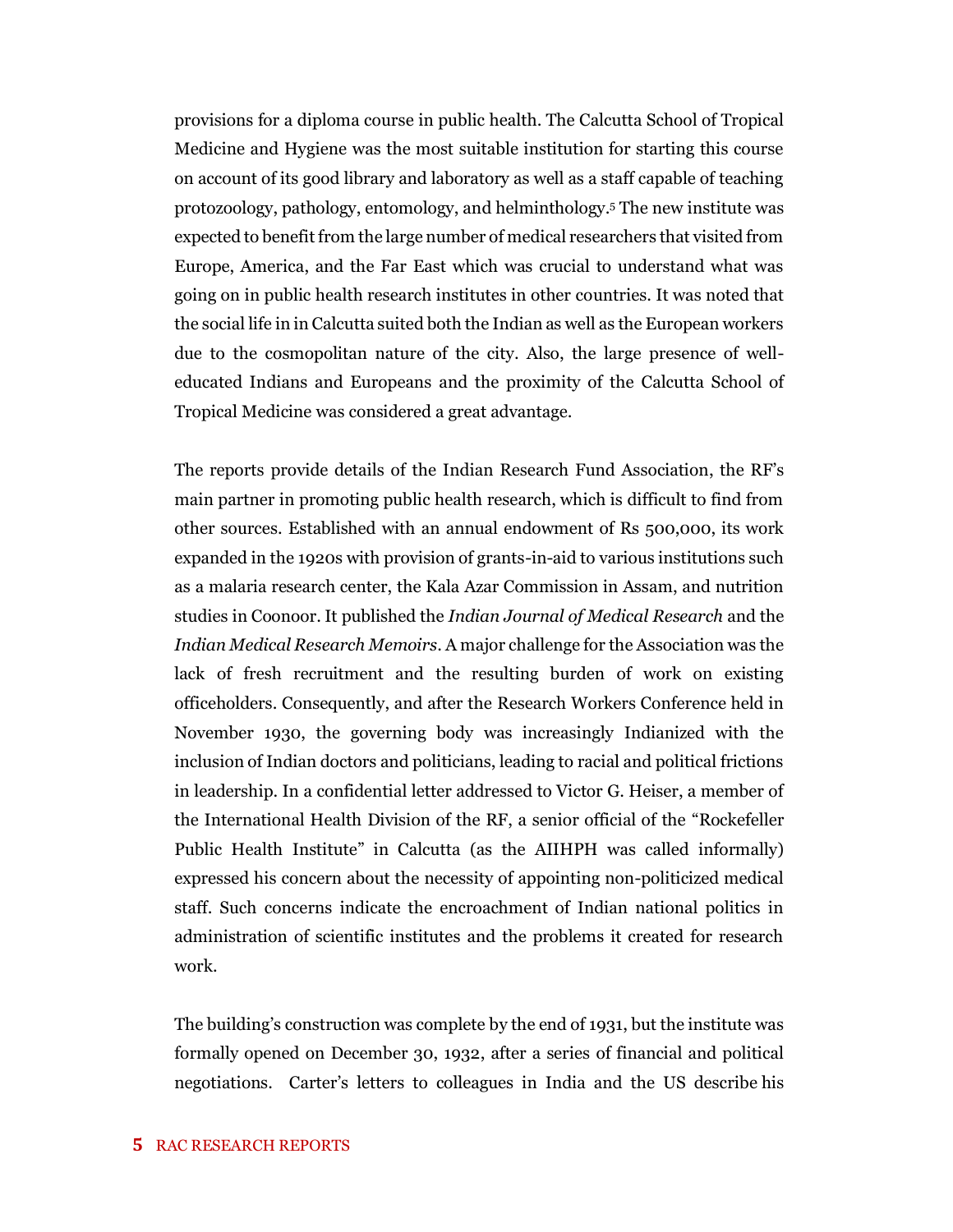meetings with key administrators of the Calcutta School of Tropical Medicine and the interviews with competent surgeons and scientists for new positions. These letters offer insights into careers in medicine in colonial India, in general. The interview with Major Baptist showed how keen the RF was to recruit the best possible personnel for the development of the AIIHPH. Baptist had retired from service but was still interested in serving the institute free of cost, provided he retained his old quarters at the Calcutta Medical College. In addition to his capability for administrative work, Baptist was favored in a leadership role to convince Indians that the best among them would be rewarded for diligence. Carter was unhappy that the highly competent Lt. Col. Megaw, earmarked for directorship of the institute, had decided to take up a new position as inspector general of civil hospitals in Punjab. The position would include a promotion in rank and therefore more pension after retirement. He agreed with Megaw that the quality of personnel mattered more than expensive buildings and equipment. The institute's first director was Lt. Col. A.D. Stewart, who served in the post until 1935, after which an Indian was appointed as an acting director of the institute. The correspondences display a deep concern that the person would not be a suitable successor to Stewart and stop short of admitting that both the Government of India and the RF's International Health Division (IHD) had failed on their part.<sup>6</sup> The correspondence and reports show both the IRFA and the RF anxious about the dependence of scientific research on India's structure of governance. In a letter to Carter, Stewart wrote that the abolition of dyarchy should not affect the status of the IRFA or the Government of India's support to medical research. The letter informs us that medical research was run by the central Government of India and the provinces governing their own research institutions was a possibility.<sup>7</sup>

The documents reveal the general discomfort with the Indianization of the IRFA's governing body. Lt. Col. Megaw was unhappy with the presence of seven Indians in the committee of thirteen people. The large proportion of Indians in decisionmaking capacity and a proposal to further increase the Indian membership had alarmed Megaw, Graham, and other European members. Megaw prepared a memorandum to the government, pointing out that they must return the RF money unless they met the terms of the Carter agreement, which stipulated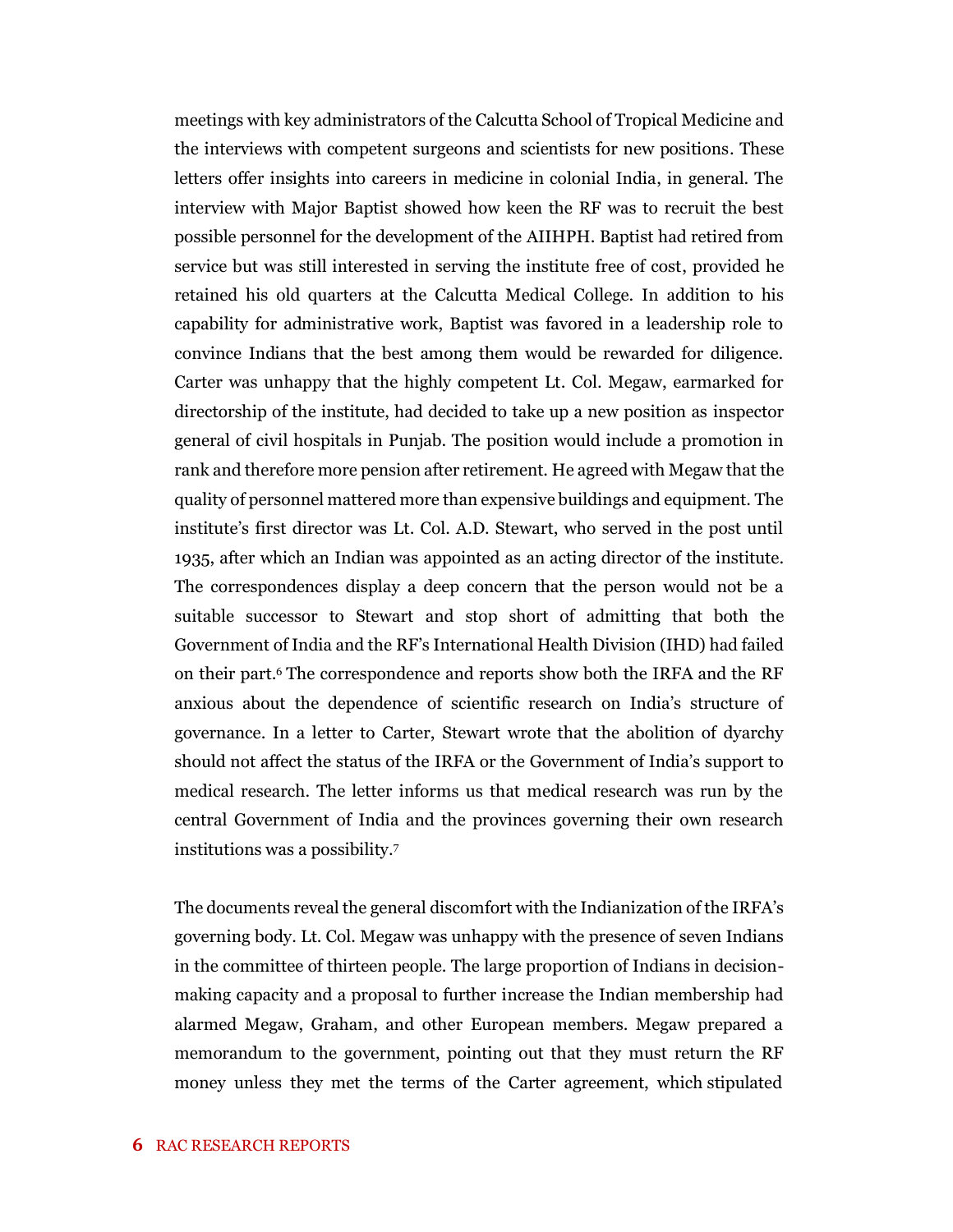European majority in the governing body of the IRFA and the AIIHPH. Megaw told Dr. Heiser confidentially that the Indian majority on the IRFA had already made much trouble and greatly interfered with scientific work and selection of personnel being done on merit.<sup>8</sup> The RF and the AIIHPH's governing council exchanged many letters regarding the reduction of the Government of India's financial support in the 1930s. The RF was considerate of the recession in accepting the government's inability to offer support to the extent in agreed in 1928. They were not satisfied with the inclusion of Indian personnel and contested that such appointments might set a wrong precedent for flouting written agreements between the RF and the Government of India. But they refused to interfere in the institute's internal administration.<sup>9</sup>

Carter describes the impact of the financial crisis in detail.<sup>10</sup> The government provided 2 lakh rupees instead of 3 lakh and reduced the IRFA's funding by 80%. The RF was greatly concerned about the institute coming under political control. It considered the IRFA's governing body to be efficient before 1929 and weakened with the addition of seven non-expert members that included an Indian prince who gave a donation, three elected politicians from the legislative councils, one non-medical scientist nominated by the viceroy, and two non-research Indian doctors elected by the Indian universities. The two doctors were interested in controlling the fund for distribution among their Indian medical friends. Megaw and Graham were praised for their effort to control the damage done by the Indian board members. In a letter to Dr. Heiser, Leonard Rogers remarked that the problem of administration increased in 1930 as the Legislative Assembly resolved to remove one of the three research medical members and add nine more nonresearch Indian doctors to the IRFA. The Government of India rejected the motion but allowed the addition of one Indian doctor. Rogers suspected that the IRFA's governing body would be unable to understand the needs for research as most of them had no research experience. Moreover, he had confidential reports that the Government of India feared the Legislative Assembly would not sanction sufficient funds for the institute unless they were given political control, contrary to the terms of the RF's donation.<sup>11</sup> The RF, aware of the massive investment needed for the institute, insisted on requesting the local elites for financial support for the institute. They thought the wealthy people of Calcutta would be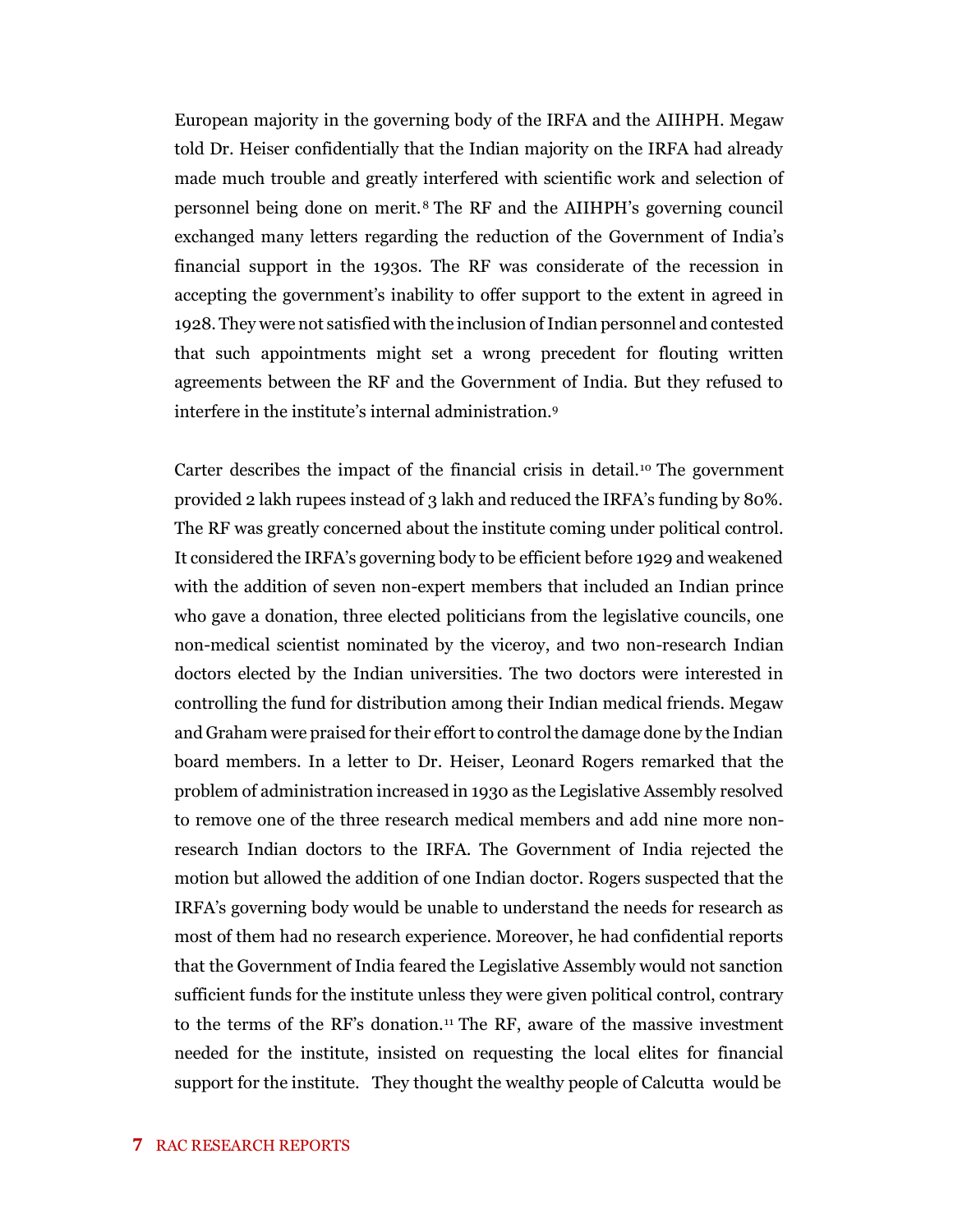interested in raising funds as a large proportion of medical students were Bengalis. They opened a fund with the Bank of Bengal to which all subscriptions could be sent.

Stewart's letter to Carter in 1932 describes some of the earliest research conducted in the institute: on malaria, tuberculosis, leprosy, cholera, radioactivity in water, and bacteriology. The grant of 2 lakh rupees was sufficient for running four sections. The institute also accepted the Lady Chelmsford League's proposal to run a maternity and child welfare section at their own expense.<sup>12</sup> The IHD sought the AIIHPH to establish links with the School of Hygiene and Public Health of the University of the Philippines and send their fellows and travel grant holders for public health training. The IHD granted \$24,000 for a health unit in Singur for rural training for the AIIHPH and took over its administration from the Medical Sciences division in 1938.

The key themes that emerged from my research at the RAC were therefore the impact of finance and national politics on the scientific collaboration and research. My research generated a new insight into how British and American scientists and doctors collaborated to overcome the economic recession and the challenge posed by growing influence of Indians in administrative matters. The unwillingness to share authority with non-white subjects, while expecting them to donate for an institution run by white people, somewhat overshadows the aura of benevolence. Nevertheless, the meticulous planning and management evidenced in letters written in quick succession shows the extent of the RF's commitment to promoting scientific research.

<sup>1</sup> Consequently, I looked up the RAC's online catalog and contacted archivist Renee Pappous for guidance. She helped me identify the RF grant files that are central to my project and encouraged me to apply for this fellowship. My aim was to consult the fifteen folders in Boxes 6 and 7 (around 2000 pages) documenting grants to the AIIHPH in Rockefeller Foundation records, Projects, RG 1.1, Series 464 India, Subseries 464A – Medical Sciences: Rockefeller Foundation records. International Health Medical Sciences; Rockefeller Foundation records, International Health Board/Division, RG 5; and Rockefeller Foundation records, Field Offices, New Delhi, RG 6, SG 7.

<sup>2</sup> Letter from W.S. Carter to R.M. Pearce, "The Co-operation proposed by the RF to the Government of India for the establishment of an All-India School of Hygiene and Public Health in Calcutta," March 4, 1928. Rockefeller Archive Center, Rockefeller Foundation records, projects, SG 1.1, Series 464: India; Subseries 464A: India – Medical Sciences, Box 5 (henceforth Box 5).